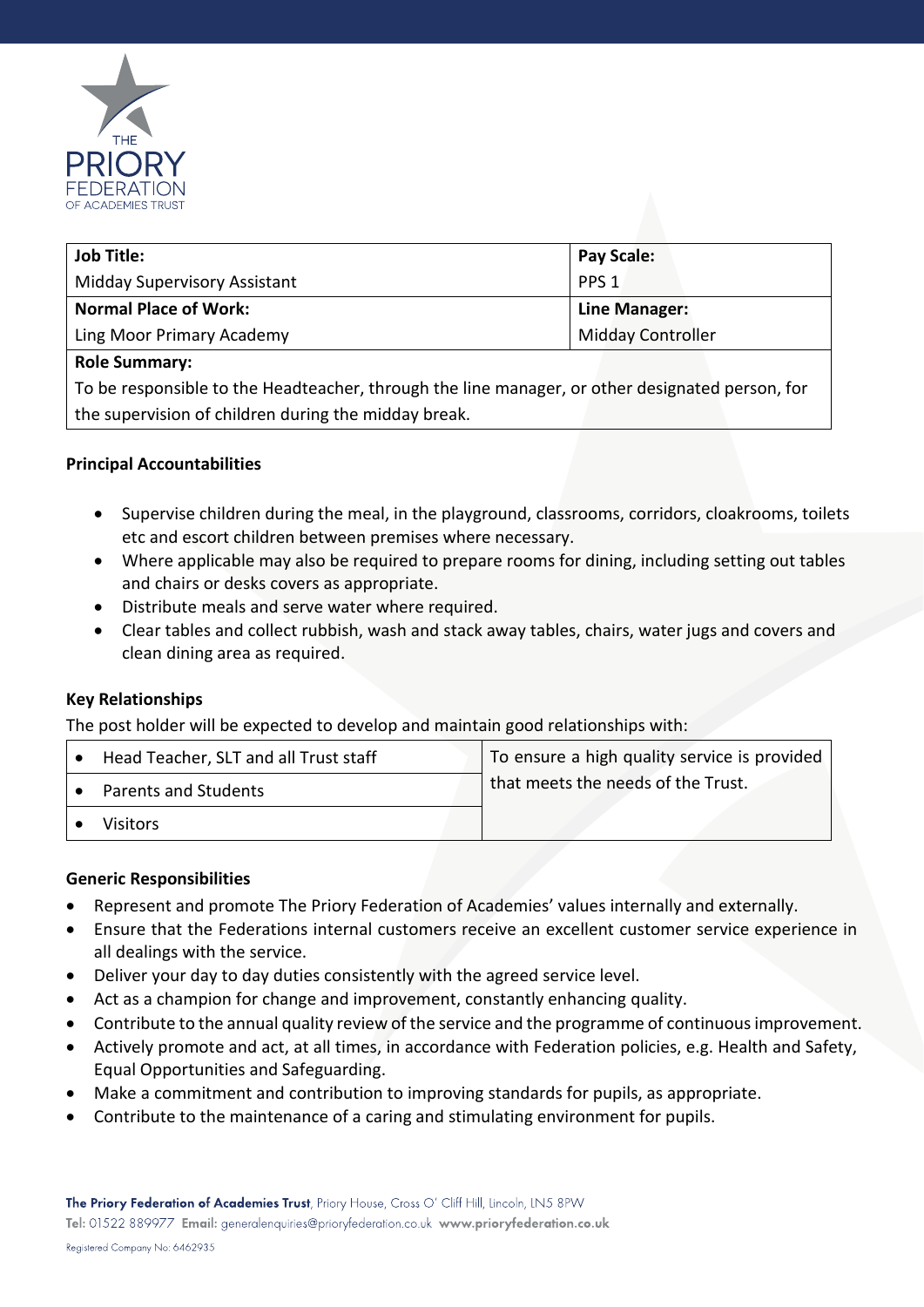Undertake other duties commensurate with the job level.

The post holder will interact professionally with colleagues to ensure understanding and awareness of responsibilities of all colleagues and undergo any relevant training.

Elements of this job description may be changed following consultation with your manager.

# **TERMS OF EMPLOYMENT**

All offers of employment are subject to The Trust receiving proof of identity, two satisfactory references, satisfactory health and enhanced DBS checks, a signed Code of Conduct, evidence of your relevant qualifications and successful completion of a 12 month probation period.

#### **HEALTH AND SAFETY**

All employees are responsible for reading, understanding and carrying out the requirements of The Trust's Health and Safety policy and for informing a relevant person if they become aware of any non-compliance with the policy or of any identified training needs.

#### **HOURS OF WORK**

The Academy day is between 8:00 am and 6:00 pm. A flexible approach to working is expected as some tasks may be required to be carried out during holiday periods.

# **CONTINUAL PROFESSIONAL DEVELOPMENT**

The Trust requires individuals to identify and analyse their own training and development needs and to actively participate in the design of a development plan to meet these needs and the needs of the Academy. This may be achieved through an appraisal process.

The post holder should recognise and take advantage of development opportunities and should periodically review their own progress towards meeting previously agreed goals.

# **CONDITIONS OF SERVICE**

Governed by the National Agreement on Pay and Conditions of Service supplemented by local conditions as adopted.

#### **SPECIAL ARRANGEMENTS**

The post holder may be required to work outside of normal academy hours on occasion, with due notice.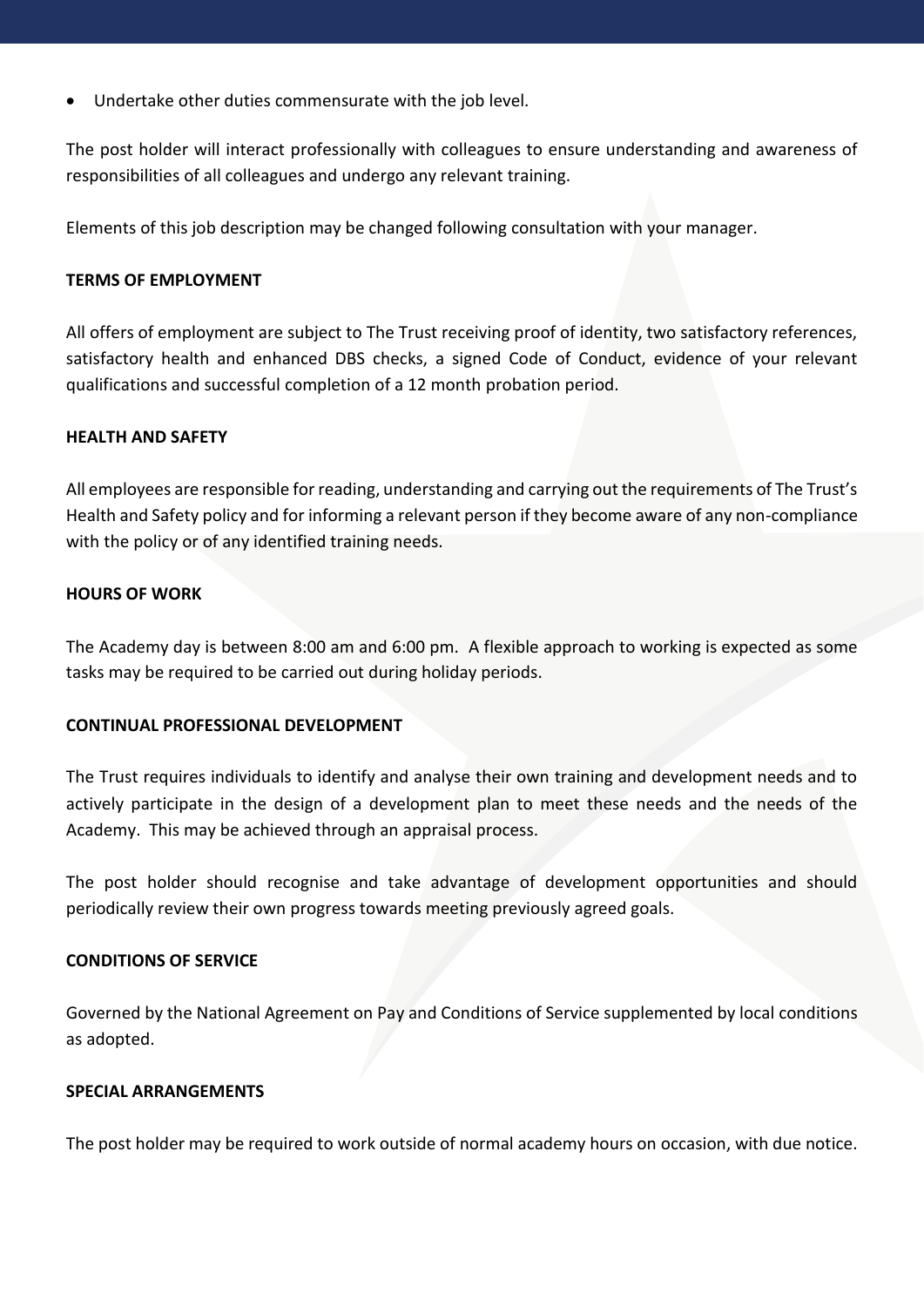# **SAFEGUARDING STATEMENT**

The Priory Federation of Academies is committed to safeguarding and promoting the welfare of children and young people and expects all staff to share this commitment.